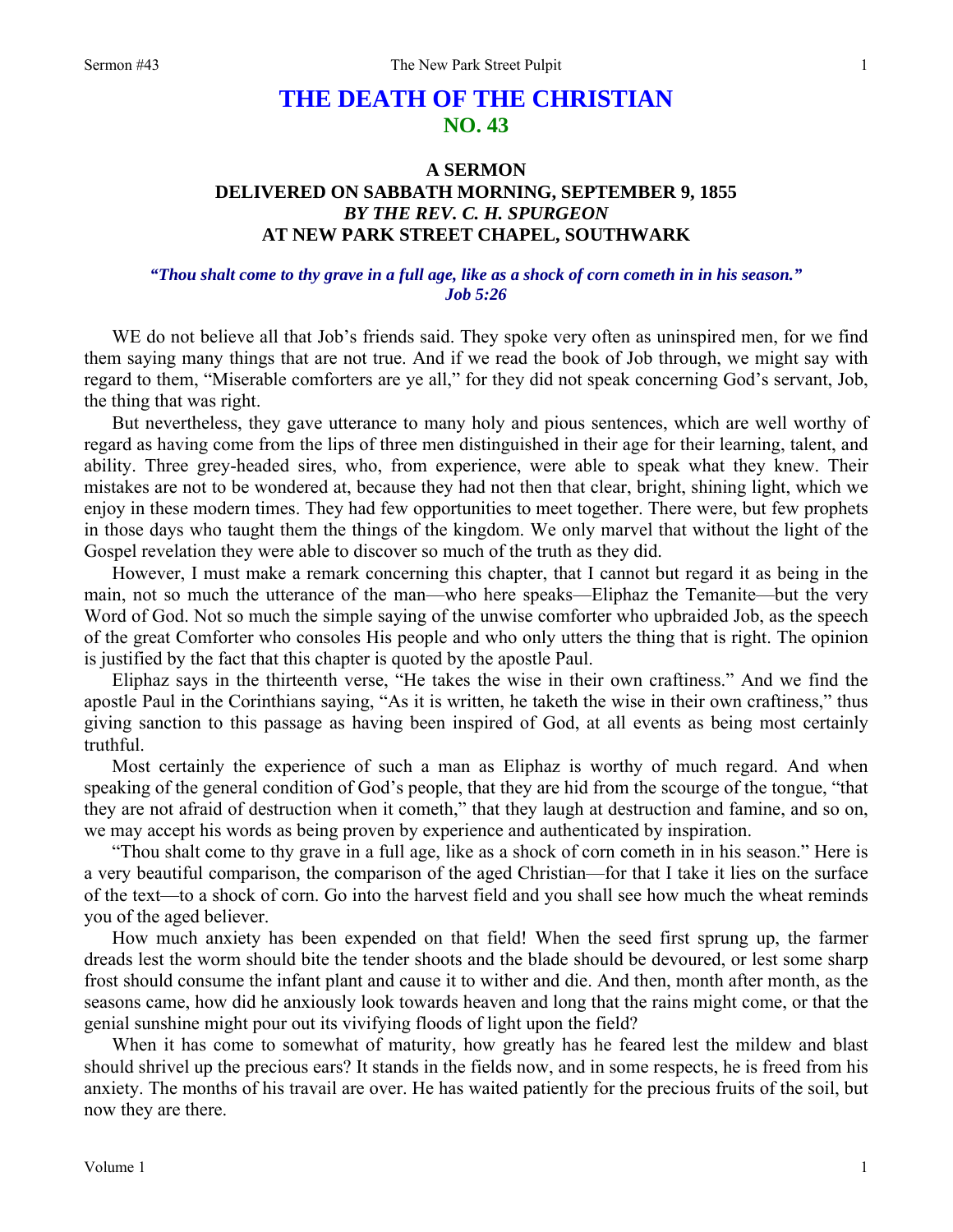And so with the grey-headed man. How many years of anxiety have been expended upon him! In his youth how likely did it seem that he might be smitten down by death, and yet he has passed safely through youth, manhood, and age. What varied accidents have been warded from him! How has the shield of the Providential Keeper been over his head to keep him from the shafts of the pestilence, or from the heavy hand of accident that might have smitten his life!

How many anxieties has he had himself! How many troubles has he passed through! Look upon the hoary-headed veteran! Mark the scars that troubles have inflicted upon his forehead! And see, deep written in his breast, the dark mementos of the sharp struggles and trials he has endured! And now his anxieties are somewhat over. He is come very nearly to the haven of rest. A few short years of trial and trouble shall land him on fair Canaan's coast, and we look upon him with the same pleasure that the farmer regards the wheat, because the anxiety is over and the time of rest is now approaching.

Mark how weak the stem has become! How every wind shakes it to and fro, it is withered and dried! See how the head hangs down to earth, as if it were about to kiss the dust and show from whence it had its origin! So, mark you the aged man—tottering are his steps. "They that look out of the windows are darkened, the grinders cease because they are few, and the grasshopper has become a burden." Yet even in that weakness there is glory.

It is not the weakness of the tender blade, it is the weakness of the full ripe corn, it is a weakness that shows its maturity, it is a weakness that gilds it with glory. Even as the color of the wheat is golden, so that it looks more beauteous than when the greenness of its verdure is on it, so the grey-headed man has a crown of glory on his head. He is glorious in his weakness, more than the young man in his strength, or the maiden in her beauty.

Is not a shock of corn a beautiful picture of the state of man, moreover, because very soon it must be taken home? The reaper is coming. Even now I hear the sickle sharpening. The reaper has well-edged it and he shall soon cut the corn down. See! he is coming across the field to reap his harvest. And then, by and by, it shall be carried into the barn and safely housed, no more subject to blight, or mildew, or insect, or disease. There it shall be secured, where no snow can fall upon it, no winds can molest it. It shall be safe and secure.

And joyful shall be the time when harvest home shall be proclaimed and the shock of corn, fully ripe, shall be carried into the farmer's garner. Such is the aged man. He, too, shall soon be taken home. Death is even now sharpening his sickle and the angels are getting ready their chariot of gold to bear him up to the skies. The barn is built. The house is provided. Soon the great Master shall say, "Bind up the tares in bundles to burn, and gather the wheat into my barn."

This morning, we shall consider *the death of Christians in general*. Not of the aged Christian merely, for we shall show you that while this text does seem to bear upon the aged Christian, in reality it speaks with a loud voice to every man who is a believer. "Thou shalt come to thy grave in a full age, like as a shock of corn cometh in in his season."

There are four things we shall mark in the text. First, we shall consider that death is *inevitable*, because it says, "Thou *shalt* come." Secondly, that death is *acceptable*, because it does not read, "I will make thee *go* to thy grave," but, "thou shalt *come* there." Thirdly that death is always *timely*, "Thou shalt come to thy grave in *full age*." Fourthly, that death to the Christian is always *honorable*, for the promise declares to him, "Thou shalt go to thy grave in full age, like as a shock of corn cometh in in his season."

**I.** The first remark, namely, that death, even to the Christian, is INEVITABLE, is very trite, simple and common, and we need scarcely have made it, but we found it necessary, in order to introduce one or two remarks upon it.

How hackneyed is the thought that all men must die, and therefore, what can we say upon it? And yet we blush not to repeat it, for while it is a truth so well-known, there is none so much forgotten. While we all believe it in theory and receive it in the brain, how seldom is it impressed on the heart? The sight of death makes us remember it. The tolling of the solemn bell speaks to us of it. We hear the deep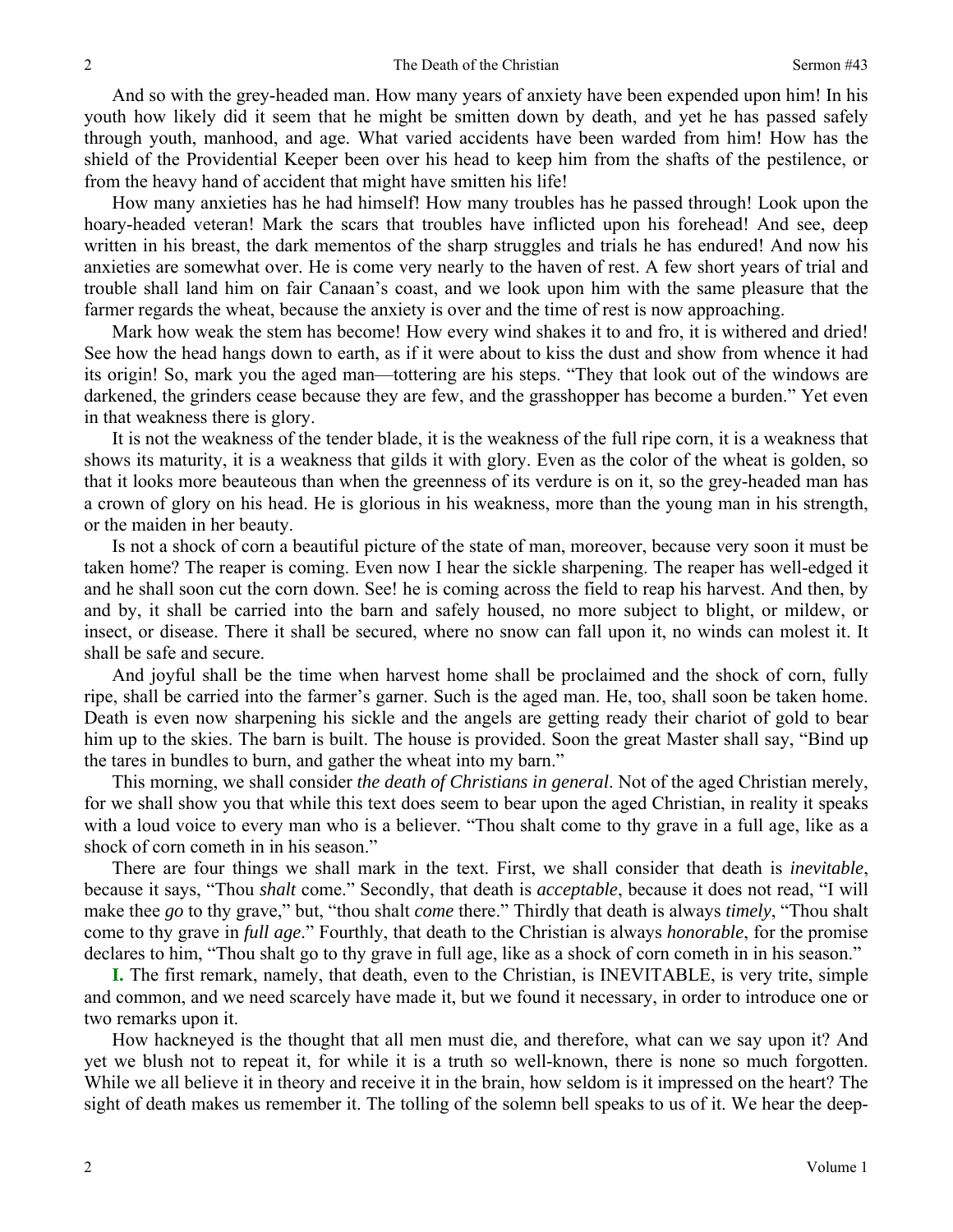tongued voice of time as the bell tolls the hours and preaches our mortality. But very usually we forget it.

Death is inevitable to all, but I wish to make an observation concerning death, and that is, that while it is written, "It is appointed unto all men once to die," yet a time shall come when some Christian men shall not die at all. We know that had Adam never sinned, he would not have died, for death is the punishment of sin. And we know that Enoch and Elijah were translated to heaven without dying. Therefore it does seem to follow that death is not absolutely necessary for a Christian.

And moreover, we are told in Scripture that there are some who shall be "alive and remain," when Jesus Christ shall come. And the apostle says, "I tell you a mystery—we shall not all sleep, but we shall all be changed in a moment, in the twinkling of an eye, at the last trump." There shall be some who shall be found living, of whom the apostle says, "Then we which are alive and remain shall be caught up together with them in the clouds, to meet the Lord in the air; and so shall we ever be with the Lord."

We know that flesh and blood cannot inherit the kingdom, but it is possible that they may be refined by some spiritual process, which shall preclude the necessity of dissolution. Oh! I have thought of that idea very much and I have wondered whether it would not be possible that some of us might be in that happy number who shall not see death. Even if we are not, there is something very cheering in the thought.

Christ did so conquer death that He not only delivers the lawful captive out of the prison, but He saves a band from the jaws of the monster and leads them by his den unharmed! He not only resuscitates the dead and puts new life into those that are slain by the fell scythe, but some He actually takes to heaven by a by-road. He says to death, "Avaunt, you monster! On these you shall never put your hand! These are chosen men and women, and your cold fingers shall never freeze the current of their soul. I am taking them straight to heaven without death. I will transport them in their bodies up to heaven without passing through your gloomy portals or having been captives in your dreary land of shades."

How glorious is the thought that Christ has vanquished death, that some men shall not die. But you will say to me, "How can that be? for the body has mortality mingled with its very essence." We are told it is true, by eminent men, that there is a necessity in nature that there should be death, since one animal must prey upon another. And even could all animals be taught to give up their prey, they must feed upon plants, and so devour certain minute insects which had hidden thereon. Death therefore seems to be the law of nature.

Be it remembered that men have already lived far beyond the present allotted term and it does seem most easy to conceive that the creature, which can subsist a thousand years, could exceed that period. But this objection is not valid, since the saints will not live forever in this world, but will be removed to a habitation where laws of glory shall supersede laws of nature.

**II.** And now comes a sweet thought that death to the Christian is always ACCEPTABLE, "Thou shalt come to thy grave."

Old Caryl makes this remark on this verse, "A willingness and a cheerfulness to die. Thou shalt c*ome*, you shall not be dragged or hurried to thy grave, as it is said of the foolish rich man, Luke 12, 'This night shall your soul be taken from you.' But you shall come to your grave quietly and smilingly, as it were. You shall go to thy grave, as it were, upon your own feet and rather walk than be carried to your sepulchre." The wicked man, when he dies, is driven to his grave, but the Christian *comes* to his grave.

Let me tell you a parable. Behold, two men sat together in the same house, when Death came to each of them. He said to one, "You shall die." The man looked at him—tears suffused his eyes, and tremblingly he said, "O Death, I cannot! I will not die." He sought out a physician and said to him, "I am sick, for Death has looked upon me. His eyes have paled my cheeks and I fear I must depart. Physician, there is my wealth, give me health and let me live."

The physician took his wealth, but gave him not his health with all his skill. The man changed his physician and tried another, and thought that perhaps he might spin out the thread of life a little longer.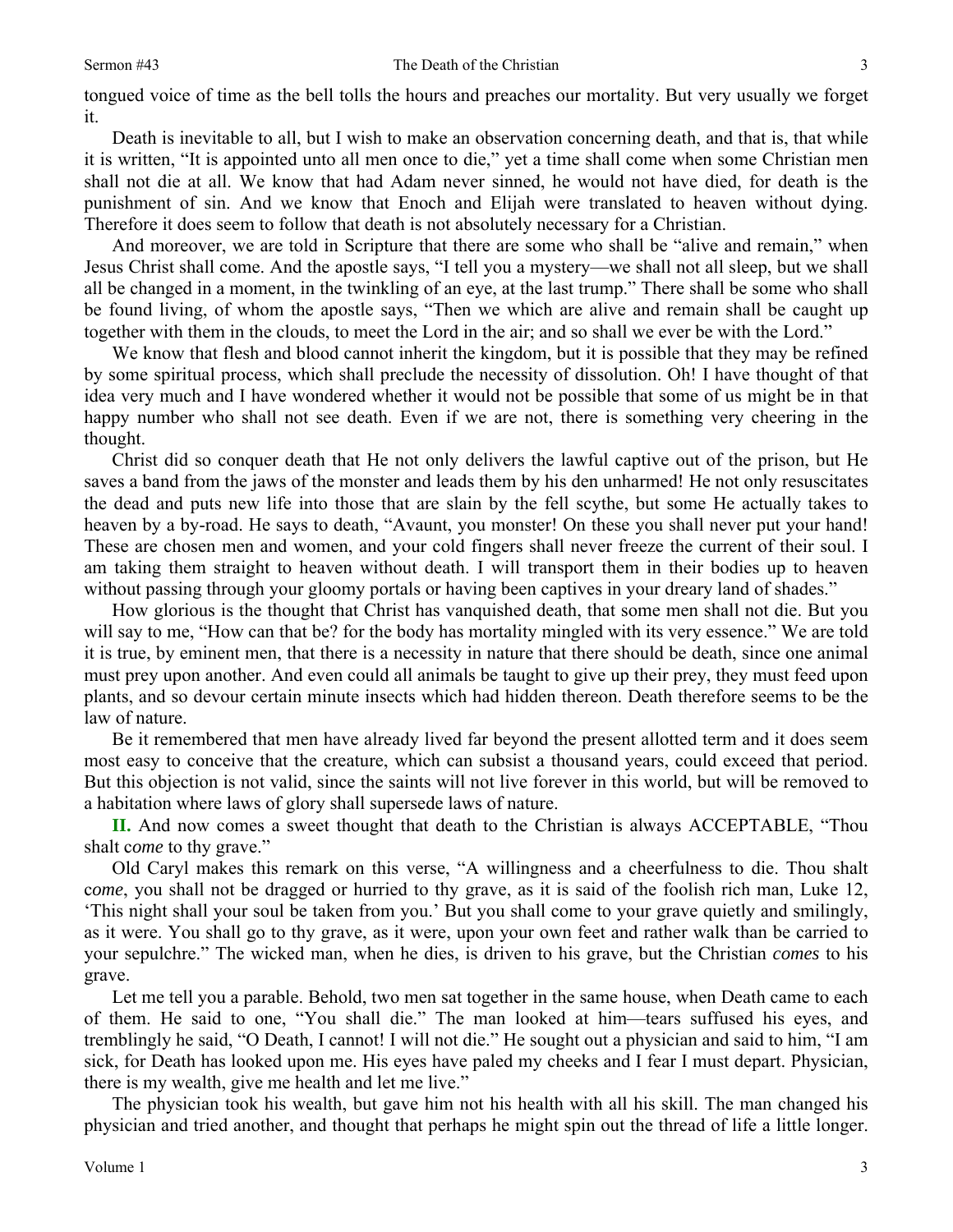But, alas! Death came and said, "I have given you time to try your varied excuses, come with me. You shall die." And he bound him hand and foot, and made him go to that dark land of shades.

As the man went, he clutched at every side post by the way, but Death, with iron hands, still pulled him on. There was not a tree that grew along the way, but he tried to grasp it, but Death said, "Come on! You are my captive and you shall die." And unwillingly, as the laggard schoolboy who goes slowly to school, so did he trace the road with Death. He did not *come* to his grave, but Death fetched him to it the grave came to him.

But Death said to the other man, "I am come for you." He smilingly replied, "Ah, Death! I know you, I have seen you many a time. I have held communion with you. You are my Master's servant. You have come to fetch me home. Go, tell my Master I am ready, whene'er He pleases. Death, I am ready to go with you."

And together they went along the road and held sweet company. Death said to him, "I have worn these skeleton bones to frighten wicked men, but I am not frightful. I will let you see myself. The hand that wrote upon Belshazzar's wall was terrible, because no man saw anything but the hand—but," said Death, "I will show you my whole body. Men have only seen my bony hand and have been terrified."

And as they went along, Death ungirded himself to let the Christian see his body, and he smiled, for it was the body of an angel. He had wings of cherubs and a body as glorious as Gabriel. The Christian said to him, "You are not what I thought you were, I will cheerfully go with you." At last Death touched the believer with his hand—it was even as when the mother does in sport smite her child a moment. The child loves that loving pinch upon the arm, for it is a proof of affection.

So did Death put his finger on the man's pulse and stopped it for a moment, and the Christian found himself, by Death's kind finger, changed into a spirit. Yea, found himself brother to the angels. His body had been etherealized, his soul purified, and he himself was in heaven.

You tell me this is only a parable, but let me give you some facts that shall back it up. I will tell you some of the deathbed sayings of dying saints, and show you that, to them, Death has been an agreeable visitant, of whom they were not afraid. You will not disbelieve dying men. It were ill to act the hypocrite's part at such a time. When the play is over, men will take off the mask, and so with these men when they came to die—they stood out in solemn unclothed reality.

First, let me tell you what Dr. Owen said—that celebrated prince of Calvinists. While his works are to be found, I am not afraid that men shall lack arguments to defend the Gospel of free grace. A friend called to tell Dr. Owen that he had put to press his "Meditations on the Glory of Christ." There was a momentary gleam in his languid eye as he answered, "I am glad to hear it. Oh!" he said, "the long wished-for time has come at last, in which I shall see that glory in another manner than I have ever done, or was capable of doing in this world."

But, you may say, this man was a mere theologian, let us hear a poet speak.

George Herbert, after some severe struggles, and having requested his wife and nieces, who were weeping in extreme anguish, to leave the room, committed his will to Mr. Woodnott's care, crying out, "I am ready to die—Lord, forsake me not now, my strength fails, but grant me mercy for the merits of my Lord Jesus. And now, Lord, receive my soul." Then he laid himself back and breathed out his life to God. Thus the poet dies.

That glorious fancy of his, that might have pictured gloomy things if it had pleased, was only filled with rapturous sight of angels. As he used to say himself, "Methinks I hear the church bells of heaven ringing." And methinks he did hear them when he came near the river Jordan.

"But," you will say, "one was a theologian and the other a poet—it might have been all fancy." Now learn what an active man, a missionary, said—David Brainard.

He said, "I am almost in eternity. I long to be there. My work is done. I have done with all my friends. All the world is now nothing to me. Oh, to be in heaven, to praise and glorify God with His holy angels." That is what Brainard said. He who counted all things but loss for the excellency of the knowledge of Jesus Christ, and went among wild untutored Indians to preach the Gospel.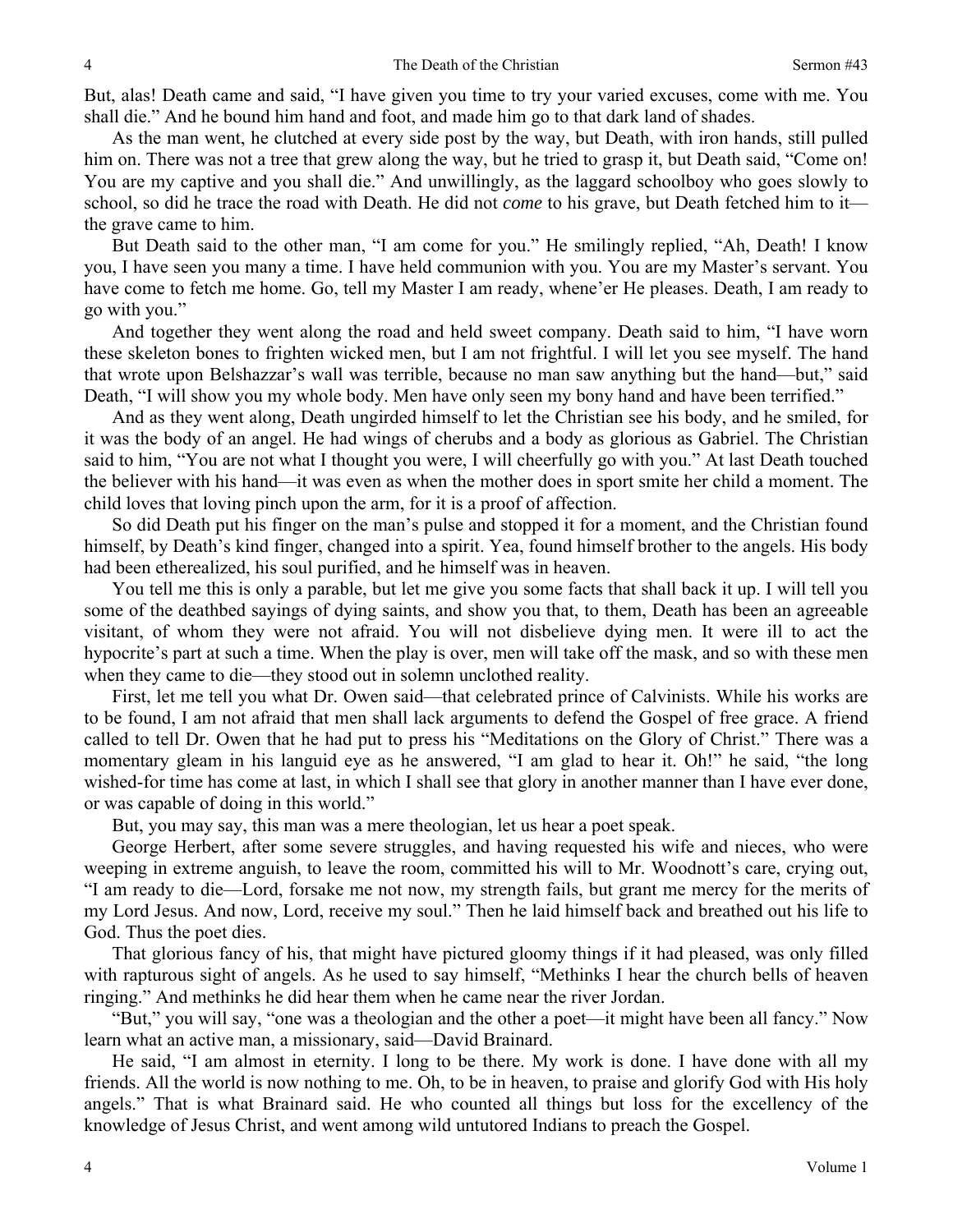But it is possible you may say, "These were men of ages gone by." Now, you shall have men of modern times.

And first, hear what the great and eminent Scotch preacher, Haldane, said. He raised himself a little, and distinctly repeated these words, "When Christ, who is our life shall appear, then we shall appear with him in glory." He was then asked if he thought he was going home. He answered, "Perhaps not quite yet." Mrs. Haldane affectionately said, "Then you will not leave us very soon." He replied with a smile, "To depart and to be with Christ is far better."

On being asked if he felt much peace and happiness, he twice repeated, "Exceeding great and precious promises." He then said, "But I must rise." Mrs. Haldane said, "You are not able to get up." He smiled and answered, "I shall be satisfied when I awake with His likeness." She said, "Is that what rising up you meant?" He replied, "Yes, that is the rising I meant. I must rise!"

And now, what said Howard—the great philanthropist, the man who while possessing true religion and being the most eminent and distinguished of Christians, would from his plain commonsense mode of acting, never be suspected of being a fanatic and an enthusiast? A few days before his death, when the symptoms of his disease began to assume a most alarming appearance, he said to Admiral Priestman, "You endeavor to divert my mind from dwelling on death, but I entertain very different sentiments. Death has no terror for me. I always look forward to it with cheerfulness, if not with pleasure."

But perhaps you may say, "We never knew any of these people. We should like to hear of somebody whom we did know." Well, you shall hear of one whom you have heard me affectionately mention. He was not of our denomination, but he was a very prince in Israel—I refer to Joseph Irons. Many of you heard the sweet and blessed things that proceeded out of his lips, and will perhaps be able to verify what is said of him.

At intervals he repeated short portions of Scripture and select sentences, such as, "How long, Lord?" "Come, Lord Jesus!" "I long to go home to be at rest." Seeing his dear wife shedding tears, he said, "Do not weep for me. I am waiting for that far more exceeding and eternal weight of glory." After a pause, to recover his breath, he added, "He that has preserved me thus far, will never leave, or forsake me. Fear not, all is well. Christ is precious. I am going home, for I am a shock of corn fully ripe."

Now that is a man you did know, many of you. And it proves the fact that I have asserted, that to a Christian, death is acceptable, come when it may. I am sure I can say, with many of my brethren here, that could I now have the greatest favor conferred on me that mortals could desire, I would ask that I might die. I never wish to have the choice given to me, but to die is the happiest thing man can have, because it is to lose anxiety, it is to slay care, it is to have the peculiar sleep of the beloved. To the Christian, then, death must be acceptable.

A Christian has nothing to lose by death. You say he has to lose his friends. I am not so sure of that. Many of you have many more friends in heaven than on earth. Some Christians have more dearly beloved ones above than below. You often count your family circle, but do you do as that little girl of whom Wordsworth speaks, when she said, "Master, we are seven." Some of them were dead and gone to heaven, but she would have it that they were all brothers and sisters still.

Oh! how many brothers and sisters we have upstairs in the upper room in our Father's house. How many dear ones linked with us in the ties of relationship, for they are as much our relations now as they were then! Though in the resurrection they neither marry nor are given in marriage, yet in that great world, who has said that the ties of affection shall be severed, so that we shall not even there claim kindred with one another, as well as kindred with Jesus Christ?

What have we to lose by death? Come when he may, should we not open the door for him? I would love to feel like that woman who said, when she was dying, "I feel like a door on the latch, ready to be opened to let my Lord in." Is not that a sweet state, to have the house ready, so that it will require no setting in order?

When death comes to a wicked man, he finds him moored fast, he snaps his cable, and drives his ship to sea, but when he comes to the Christian, he finds him winding up the anchor and he says, "When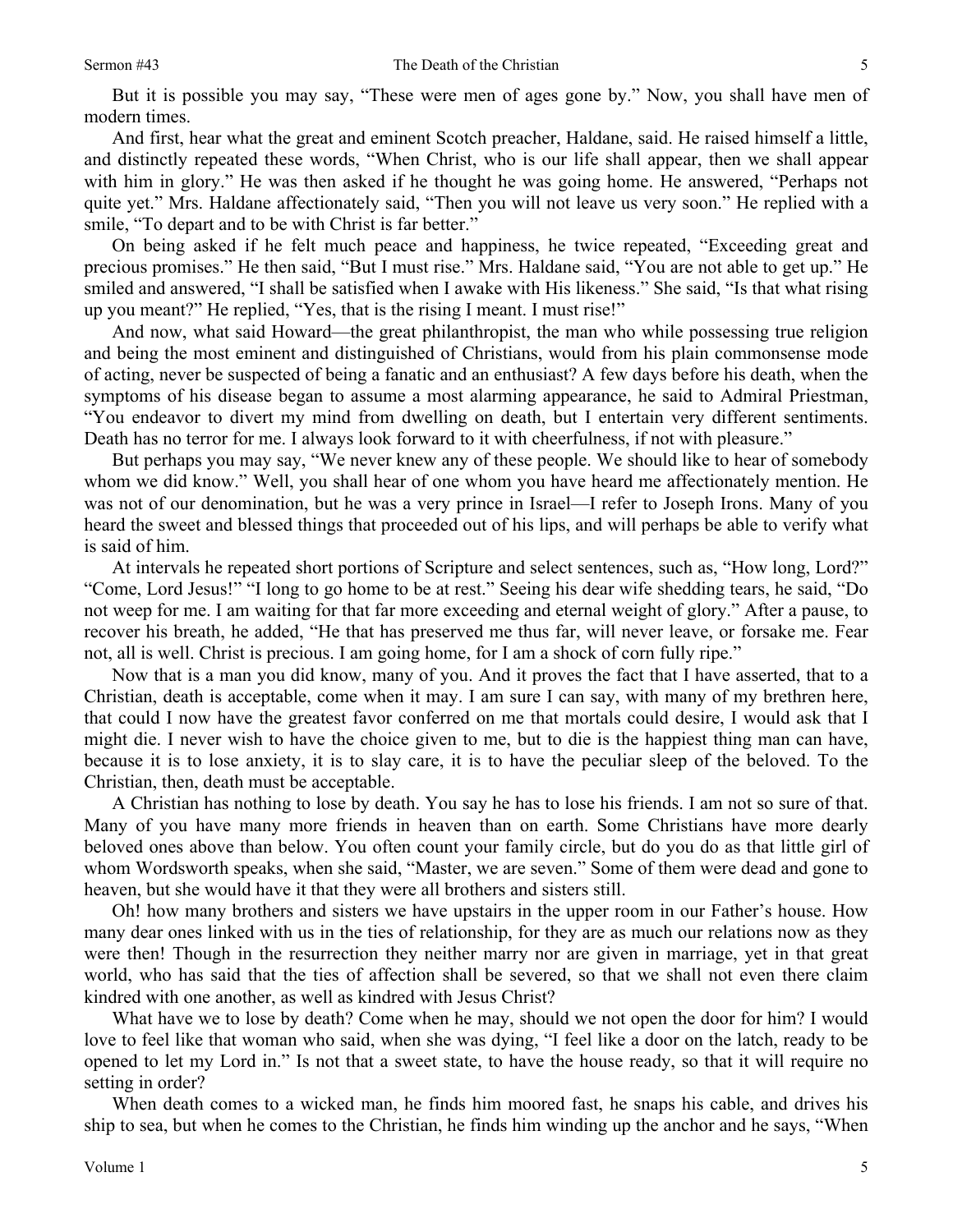you have done your work, and shipped the anchor, I will take you home." With sweet breath he blows on him and the ship is wafted gently to heaven, with no regrets for life, but with angels at the prow, spirits guiding the rudder, sweet songs coming through the cordage, and canvas silvered o'er with light.

**III.** Then thirdly, the Christian's death is always TIMELY, "Thou shalt come to thy grave in a full age."

"Ah!" says one, "that is not true. Good people do not live longer than others. The most pious man may die in the prime of his youth." But look at my text. It does not say, you shall come to thy grave in old age—but in a "full age." Well, who knows what a "full age" is? A "full age" is whenever God likes to take His children home.

There are some fruits you know that are late in coming to perfection and we do not think their flavor is good till Christmas. Or till they have gone through the frost, while some are fit for table now. All fruits do not get ripe and mellow at the same season. So with Christians. They are at a "full age" when God chooses to take them home.

They are at "full age" if they die at twenty-one. They are not more if they live to be ninety. Some wines can be drunk very soon after the vintage. Others need to be kept. But what does this matter, if when the liquor is broached it is found to have its full flavor? God never broaches His cask till the wine has perfected itself. There are two mercies to a Christian. The first is that he will never die too soon. And the second, that he will never die too late.

First, he will never die *too soon*. Spencer, who blazed out so brilliantly some years ago, preached so wonderfully that many expected that a great light would shine steadily, and that many would be guided to heaven, but when suddenly the light was quenched in darkness, and he drowned while yet in his youth, men wept, and said, "Ah! Spencer died too soon."

So it has been sung of Kirk White, the poet, who worked so laboriously at his studies. Like the eagle who finds that the arrow that smote him was winged by a feather from his own body, so was his own study the means of his death. And the poet said he died too soon. It was untrue. He did not die too soon, no Christian ever does.

But say some, "how useful might they have been had they have lived." Ah! but how damaging they might have been! And were it not better to die than to do something afterwards that would disgrace themselves and bring disgrace to the Christian character? Were it not better for them to sleep while their work was going on, than to break it down afterwards?

We have seen some sad instances of Christian men who have been very useful in God's cause, but have afterwards had sad falls and have dishonored Christ, though they were saved and brought back at last. We could almost wish that they had died rather than lived. You don't know what might have been the career of those men who were taken away so soon.

Are you quite sure they would have done so much good? Might they not have done much evil? Could we have a dream of the future and see what they might have been, we should say, "Ah Lord! let it stop while it is well." Let him sleep while the music plays, there may be hideous sounds afterwards. We long not to keep awake to hear the dreary notes. The Christian dies well—he does not die too soon.

Again, the Christian never dies *too late*. That old lady there is eighty years old. She sits in a miserable room, shivering before a handful of fire. She is kept by charity. She is poor and miserable. "What's the good of her?" says everybody, "She has lived too long. A few years ago she might have been of some use, but now look at her! She can scarcely eat unless her food is put into her mouth. She cannot move and what good can she be?"

How dare you find fault with your Master's work. He is too good a husbandman to leave His wheat in the field too long and let it shale out. Go and see her, and you will be reproved. Let her speak, she can tell you things you never knew in all your life. Or if she does not speak at all, her silent unmurmuring serenity, her constant submission, teaches you how to bear suffering. So that there is something you can learn from her yet.

6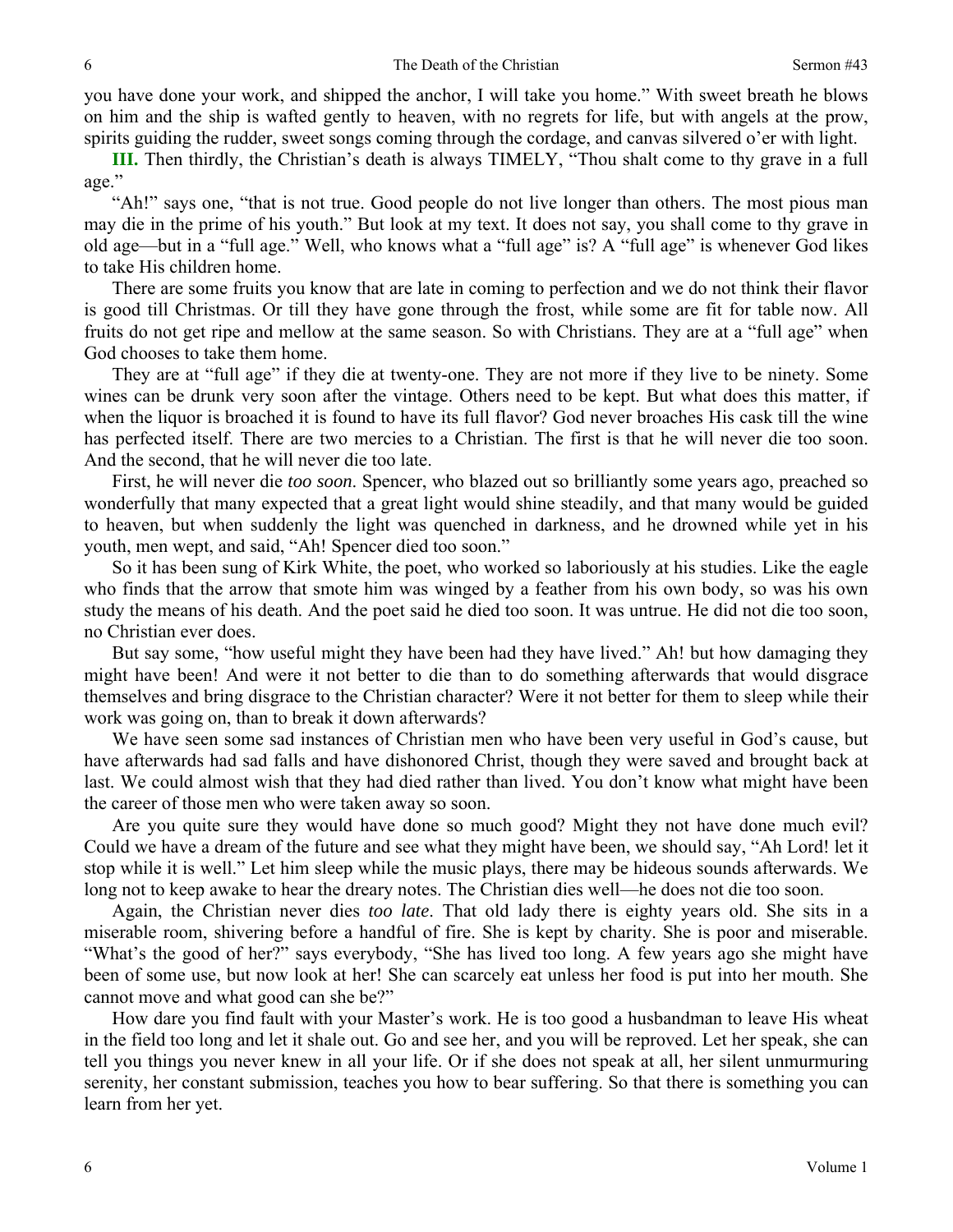Say not the old leaf hangs too long on the tree. An insect may yet twist itself therein and fashion it into its habitation. O say not the old sear leaf ought to have been blown off long ago. The time is coming when it shall fall gently on the soil, but it remains to preach to unthinking men the frailty of their lives. Hear what God says to each of us, "Thou shalt come to thy grave in full age."

Cholera! You may fly across the land and taint the air—I shall die in a "full age." I may preach today and as many days as I please in the week, but I shall die at a full age. However ardently I may labor, I shall die at a full age. Affliction may come to drain my very life's blood, and dry up the very sap and marrow of my being. Ah! but affliction, you shall not come too soon—I shall die at a full age.

And you waiting man! And you tarrying woman! You are saying, "O Lord, how long? how long? Let me come home." You shall not be kept from your beloved Jesus one hour more than is necessary. You shall have heaven as soon as you are ready for it. Heaven is ready enough for you and your Lord will say, "Come up higher!" when you have arrived at a full age—but never before nor after.

**IV.** Now the last thing is, that a Christian will die with HONOR.

"Thou shalt come to thy grave like a shock of corn cometh in in his season." You hear men speak against funeral honors, and I certainly do enter my protest against the awful extravagance with which many funerals are conducted, and the absurdly stupid fashions that are often introduced. It would be a happy thing if some persons could break through them and if widows were not obliged to spend the money which they need so much themselves, upon a needless ceremony, which makes death not honorable, but rather despicable.

But I think that while death should not be flaunted out with gaudy plumes, there is such a thing as an honorable funeral which everyone of us may desire to have. We do not wish to just be carried away as a bundle of tare, we would prefer that devout men should carry us to the grave and make much lamentation over us. Some of us have seen funerals that were very like a "harvest home."

I can remember the funeral of a sainted minister under whom I once sat. The pulpit was hung in black and crowds of people came together. And when an aged veteran in the army of Christ rose up to deliver the funeral oration over his remains, there stood a weeping people lamenting that a prince had fallen that day in Israel.

Then, verily, I felt what Mr. Jay must have experienced when he preached the funeral sermon for Rowland Hill, "Howl fir tree, the cedar is fallen." There was such a melancholy grandeur there. And yet my soul seemed lit up with joy to think it possible that some of us might share in the same affection, and that the same tears might be wept over us when we come to die.

Ah! my brethren here, my brethren in office, my brethren in this church, it may somewhat cheer your hearts to know that when you depart, your death will be to us a source of the deepest grief and most piercing sorrow. Your burial shall not be that prophesied for Jehoiakim—the burial of an ass, with none to weep over him, but devout men will assemble and say, "Here lies the deacon who for years served his Master so faithfully." "Here lies the Sunday school teacher," will the child say, "who early taught me the Savior's name."

And if the minister should fall, methinks a crowd of people following him to the tomb would well give him such a funeral as a shock of corn has when "it cometh in in his season." I believe we ought to pay great respect to the departed saints' bodies. "The memory of the just is blessed." And even you little saints in the church, don't think you will be forgotten when you die. You may have no gravestone, but the angels will know where you are as well without a gravestone as with it. There will be some who will weep over you. You will not be hurried away, but will be carried with tears to your grave.

But I think there are two funerals for every Christian. One, the funeral of the *body*, and the other, the *soul*. Funeral, did I say, of the *soul?* No, I meant not so. I meant not so. It is a marriage of the soul. For as soon as it leaves the body, the angel reapers stand ready to carry it away. They may not bring a fiery chariot as erst they had for Elijah, but they have their broad spreading wings.

I rejoice to believe that angels will come as convoys to the soul across the ethereal plains. Lo! Angels at the head support the ascending saint and lovingly they look upon his face as they bear him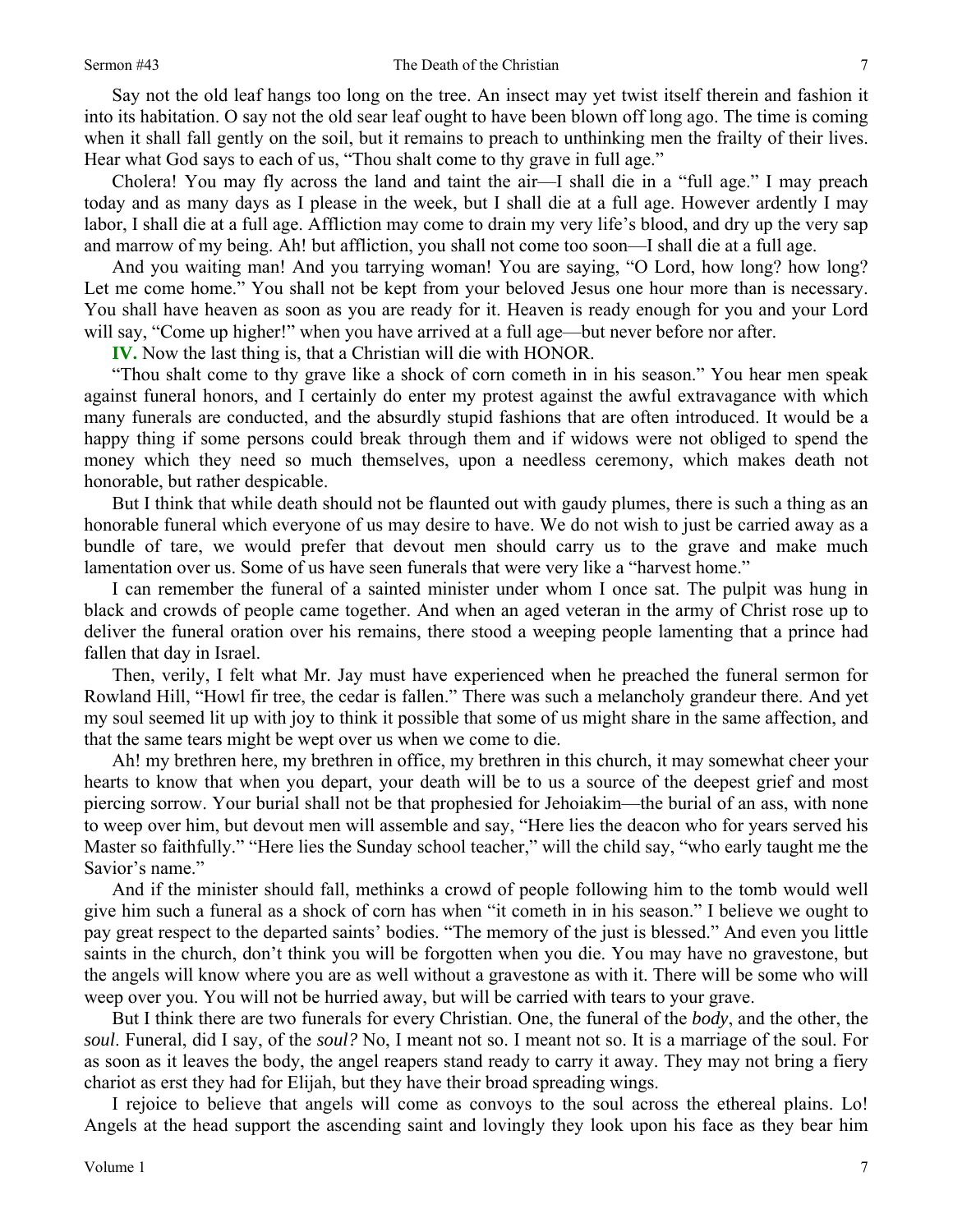upwards. And angels at the feet, assist in wafting him up yonder through the skies. And as the husbandmen come out from their houses and cry, "A joyous harvest home," so will the angels come forth from the gates of heaven and say, "Harvest home! Harvest home! Here is another shock of corn fully ripe gathered into the garner."

I think the most honorable and glorious thing we shall ever behold, next to Christ's entrance into heaven and His glory there, is the entrance of one of God's people into heaven. I can suppose it is made a holiday whenever a saint enters, and that is continually, so that they keep perpetual holiday. Oh! methinks there is a shout that comes from heaven whenever a Christian enters it, louder than the noise of many waters.

The thundering acclamations of a universe are drowned, as if they were but a whisper, in that great shout which all the ransomed raise when they cry, "Another and yet another comes." And the song is still swelled by increasing voices, as they chant, "Blessed Husbandman, blessed Husbandman, Your wheat is coming home. Shocks of corn fully ripe are gathering into Your garner." Well, wait a little, beloved. In a few more years you and I shall be carried through the ether on the wings of angels.

Methinks I die and the angels approach. I am on the wings of cherubs. Oh! how they bear me up how swiftly and yet how softly. I have left mortality with all its pains. Oh, how rapid is my flight! Just now I passed the morning star. Far behind me now the planets shine. Oh, how swiftly do I fly and how sweetly! Cherubs! What sweet flight is yours and what kind arms are these I lean upon. And on my way you kiss me with the kisses of love and affection. You call me brother. Cherubs, am I your brother? I, who just now was captive in a tenement of clay—am I your brother? "Yes!" they say.

Oh, hark! I hear music strangely harmonious! What sweet sounds come to my ears! I am nearing Paradise. 'Tis e'en so. Do not spirits approach with songs of joy? "Yes!" they say. And ere they can answer, behold they come—a glorious convoy! I catch a sight of them as they are holding a great review at the gates of Paradise.

And ah! there is the golden gate. I enter in. And I see my blessed Lord. I can tell you no more. All else were things unlawful for flesh to utter. My Lord! I am with You—plunged into You—lost in You just as a drop is swallowed in the ocean—as one single tint is lost in the glorious rainbow! Am I lost in You, glorious Jesus? And is my bliss consummated? Is the wedding day come at last? Have I really put on the marriage garments? And am I Yours? Yes! I am. There is nought else now for me.

In vain your harps, you angels. In vain all else. Leave me for a little while. I will know your heaven by and by. Give me some years, yea give me some ages to lean here on this sweet bosom of my Lord. Give me half an eternity and let me bask myself in the sunshine of that one smile. Yes, give me this.

Didst speak, Jesus? "Yes, I have loved thee with an everlasting love and now thou art Mine! thou art with Me." Is not this heaven? I want nought else. I tell you once again, you blessed spirits, I will see you by and by. But with my Lord I will now take my feast of loves. Oh, Jesus! Jesus! Jesus! You are heaven! I want nought else. I am lost in Thee!

Beloved, is not this to go to "the grave in full age, like as a shock of corn," fully ripe? The sooner the day shall come, the more we shall rejoice. Oh, tardy wheels of time! Speed on your flight. Oh, angels, wherefore come you on with haggard wings? Oh! fly through the ether and outstrip the lightning's flash! Why may I not die? Why do I tarry here?

Impatient heart, be quiet a little while. You are not fit for heaven yet, else you would not be here. You have not done your work, else you would have your rest. Toil on a little longer. There is rest enough in the grave, you shall have it there. On! On!

> *"With my scrip on my back, and my staff in my hand, I'll march on in haste thro' an enemy's land. Though the way may be rough, it cannot be long; So I'll smooth it with hope, and I'll cheer it with song."*